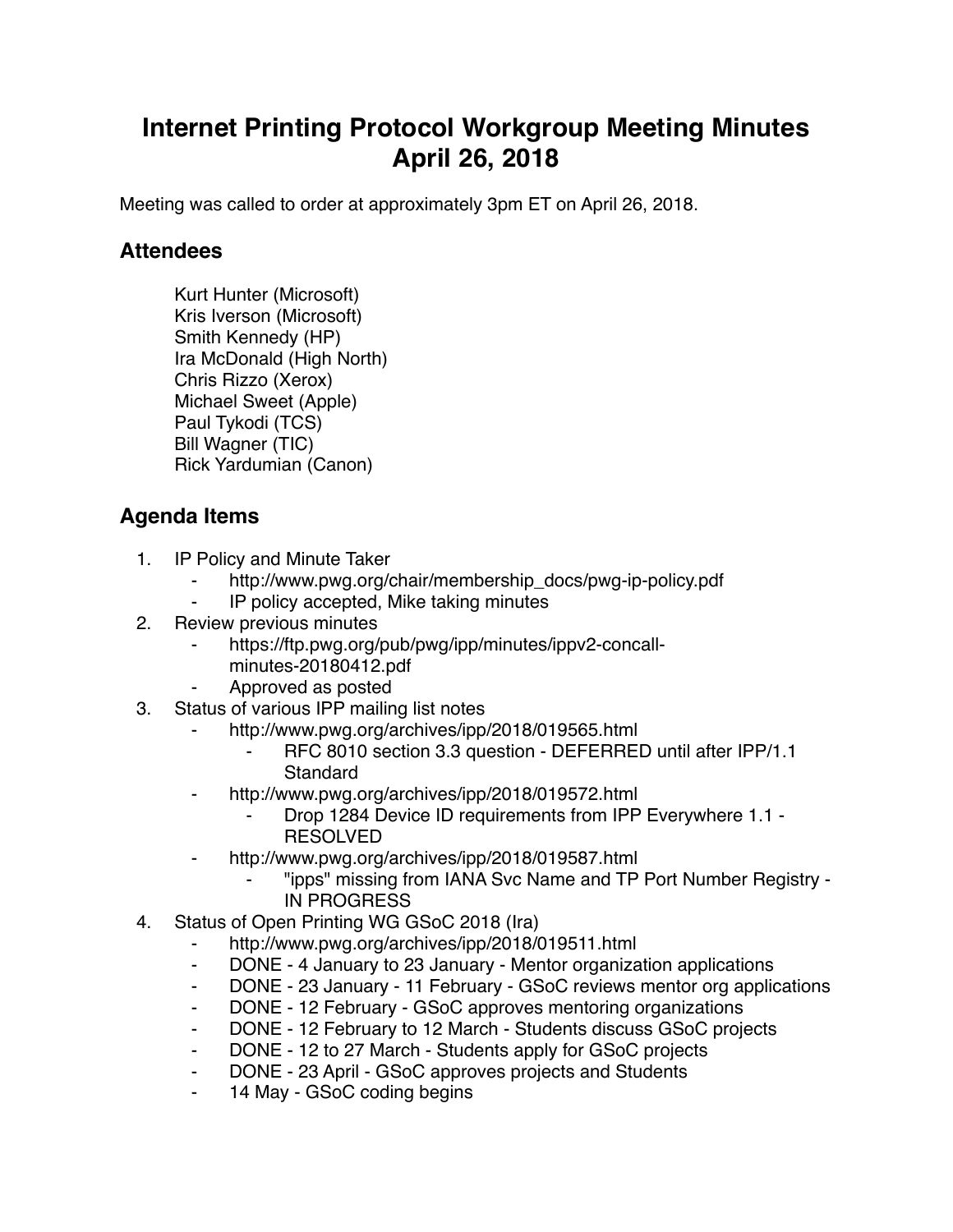- 5. Status of AMSC and ISO liaisons w/ PWG (Paul)
	- ⁃ http://ftp.pwg.org/pub/pwg/general/sc/pwg-sc-call-minutes-20180315.htm
	- See PWG SC minutes of 03/15/18
	- ⁃ Deferred until Paul returns from AMSC conference
	- OK to use ISO/IEEE standards-track names in PWG specifications
		- Add to F2F discussion: define standard naming convention for material-type
		- Reverse direction requires explicit permission.
- 6. Review of Safe G-Code (Mike)
	- https://ftp.pwg.org/pub/pwg/ipp/wd/wd-sweet-safe-gcode-20180416rev.pdf
	- ⁃ http://www.pwg.org/archives/ipp/2018/019570.html
	- ⁃ Add a reference to the RepRap G-Code Wiki:
		- ⁃ http://reprap.org/wiki/G-code
	- ⁃ Interim draft
	- Comment: relationship between print ticket and pre/post commands should be addressed.
		- ⁃ Covered in section 5.1
	- ⁃ Next version: Adopt as IPP WG Best Practice document
	- ⁃ Q: Do we make this a requirement in IPP 3D v1.1?
		- A: No, g-code is not a long-term solution<br>- Probably soften 3MF requirement and list
		- Probably soften 3MF requirement and list slice format alternatives
	- Q: How does client know what tool numbers to use?
		- A: Generally it will be the materials-col index (starting at 0 instead of 1), but mixing and other printer features might interfere.
		- Needs further discussion
	- ⁃ ISO 6983/6943 took over from ANSI on RS-274
		- Maybe use as a better reference?
	- Q: How does printer know what material is loaded?
		- A: It may not, and we have similar issues in 2D.
		- ⁃ materials-col-ready is the list of loaded (either auto-detected or manually configured)
		- materials-col-database is the list of supported materials
		- ⁃ User might choose a material that is not loaded, just as they might choose a media size that is not loaded in a 2D printer
	- ⁃ Section 4.1:
		- Title: Update since it isn't just nozzle size
	- ⁃ Section 5.1:
		- ⁃ Table 2: Add column for typical G-Code commands
	- Section 5.2:
		- Add reference to RFC 8011 for vendor extensions.
	- ⁃ Q: Can we pause in the middle of a print to insert parts, etc.?
		- A: Think there is a G-code command for it, but there are also proprietary solutions
		- ⁃ Investigate G-code command and corresponding printer-statereasons keyword value indicating the printer is asking for the user's attention for a reason other than material-needed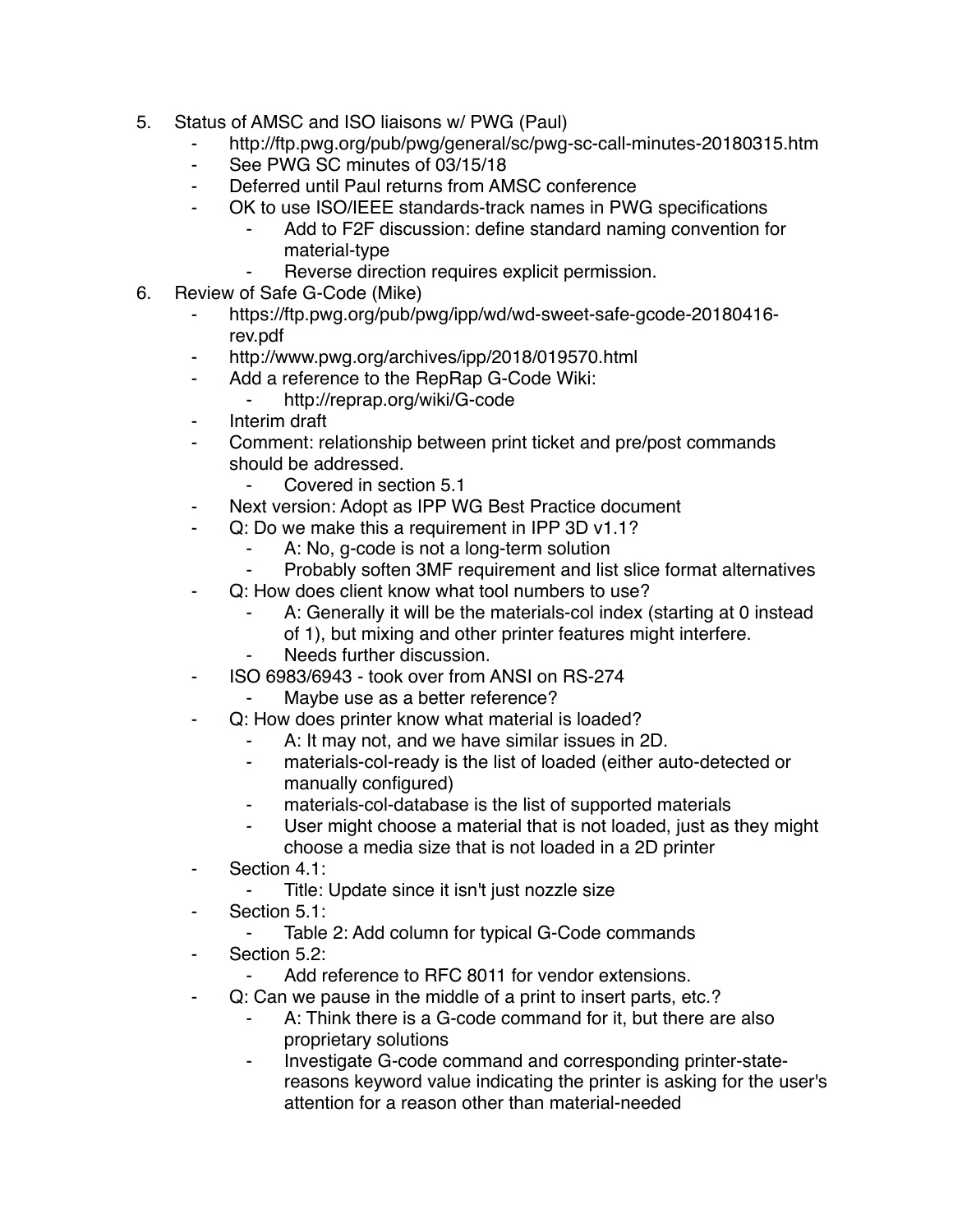- ⁃ Talk about this usage
- M commands to pause and display messages?
- Q: Do we want to make MIME media type standards-track or vendor (vnd.) prefix?
	- ⁃ Certainly can do standards-track, but that might grant too much legitimacy to it
	- Discuss further at F2F
- Q: How long until we can get this referenced in an IPP 3D v1.1?
	- A: Not a short-term goal, but we can point to the adopted best practice and some draft of 1.1.
	- Would like to have something to for printer vendors to look at...
	- Action: Mike to post an initial draft of IPP 3D v1.1
- Schedule TBD
- 7. Review of IPP F2F Slides (Mike)
	- https://ftp.pwg.org/pub/pwg/ipp/slides/ipp-wg-agenda-may-18d1.pdf
	- http://www.pwg.org/archives/ipp/2018/019592.html
	- ⁃ Draft for future IPP WG review
	- ⁃ Update to be three days based on new schedule IPP 3D on first day, third day becomes compressed.
	- ⁃ Slides 6. 7: Add IPP 3D v1.1, PWG Save G-Code
	- Slide 17: Update link
	- ⁃ Slide 38: Add IPP 3D v1.1, material-type naming conventions, slice formats, etc.
	- ⁃ Slide 44: Update IPP 3D v1.1
	- ⁃ Slide 45: Drop May 24th, Smith will likely miss June 7, Ira will miss June 21
- 8. Status of How to Use the Internet Printing Protocol (Mike)
	- http://ftp.pwg.org/pub/pwg/ipp/minutes/ippv2-f2f-minutes-20180207.pdf
	- ⁃ https://github.com/istopwg/pwg-books
	- ⁃ IPP WG edits during PWG Virtual F2F on 02/07/18
	- ⁃ Current HTML draft available in Github repository
	- Schedule TBD
- 9. Status of IPP HTTP Authentication whitepaper (Smith)
	- ⁃ http://ftp.pwg.org/pub/pwg/ipp/whitepaper/tb-ippauth-20180123-rev.pdf
	- ⁃ Interim draft PWG Virtual F2F review on 02/08/18
	- Schedule TBD
- 10. Status of IPP Encrypted Jobs and Documents
	- ⁃ https://ftp.pwg.org/pub/pwg/ipp/wd/wd-ipptrustnoone10-20180328-rev.pdf
	- ⁃ http://www.pwg.org/archives/ipp/2018/019539.html
	- ⁃ Interim draft for future IPP WG review
	- Schedule TBD
- 11. Status of IPP System Service (Ira/Mike)
	- https://ftp.pwg.org/pub/pwg/ipp/wd/wd-ippsystem10-20180425-rev.pdf
	- ⁃ https://github.com/istopwg/ippsample/projects/1
	- ⁃ Prototype draft for future IPP WG review
	- Prototyping tasks being tracked as a Github project
	- ⁃ Schedule prototype in "ippserver" Stable draft in Q2/Q3 2018